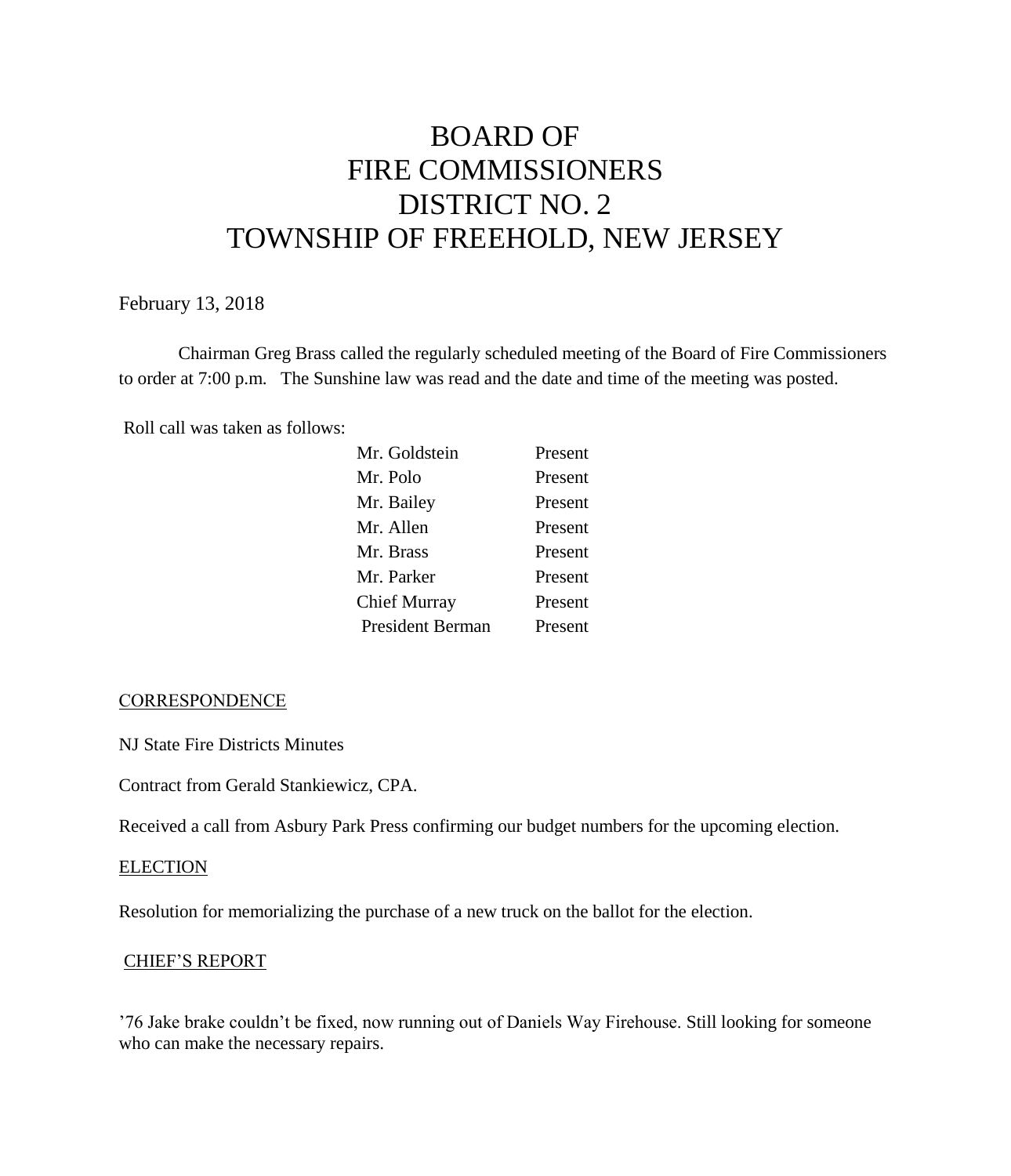Fire and Safety to install the new thermal imaging cameras in '75 and '76

Chief Murray ordered new 02 sensors for the multigas meters.

Washing machine fixed at Pond Rd. firehouse.

Mr. Bailey made a motion to purchase a second washing machine and pedestal, 2<sup>nd</sup> by Mr. Brass, Board Approved. Mr. Brass to make the purchase at Best Buy.

Chief Murray asked to purchase Natural Gas meters, would like 7 @ \$244.00 each, this was tabled until next meeting.

Inspection done all apparatus and firehouses, on everything needed for first aid equipment, Mr. Bailey made a motion to purchase First Aid Equipment for Firehouses and all apparatus, Joe Panzarino will be responsible for keeping everything stocked, Mr. Goldstein  $2<sup>nd</sup>$ , Board Approved.

## RADIO AND ALARM

Mr. Allen to look into selling 5 old Motorola pagers through the Township Website.

Spillman up and running, class was held on January  $31<sup>st</sup>$ .

Rep from the company that sold us the new pagers, came in and taught officers the new software.

## BUILDING

Inspection from the Fire Bureau was done at all firehouses, they were need of CO alarms. Mr. Polo took care of see that the necessary CO detectors were installed.

## INSURANCE

LOSAP, Mr. Goldstein and President Berman need to go over hire dates vs LOSAP dates, and see if they had the points to qualify.

ID cards with W/C insurance information on them need to be done to help with w/c billing.

## MAINTENANCE

Hose testing to be done April  $20<sup>th</sup>$  Fail Safe.